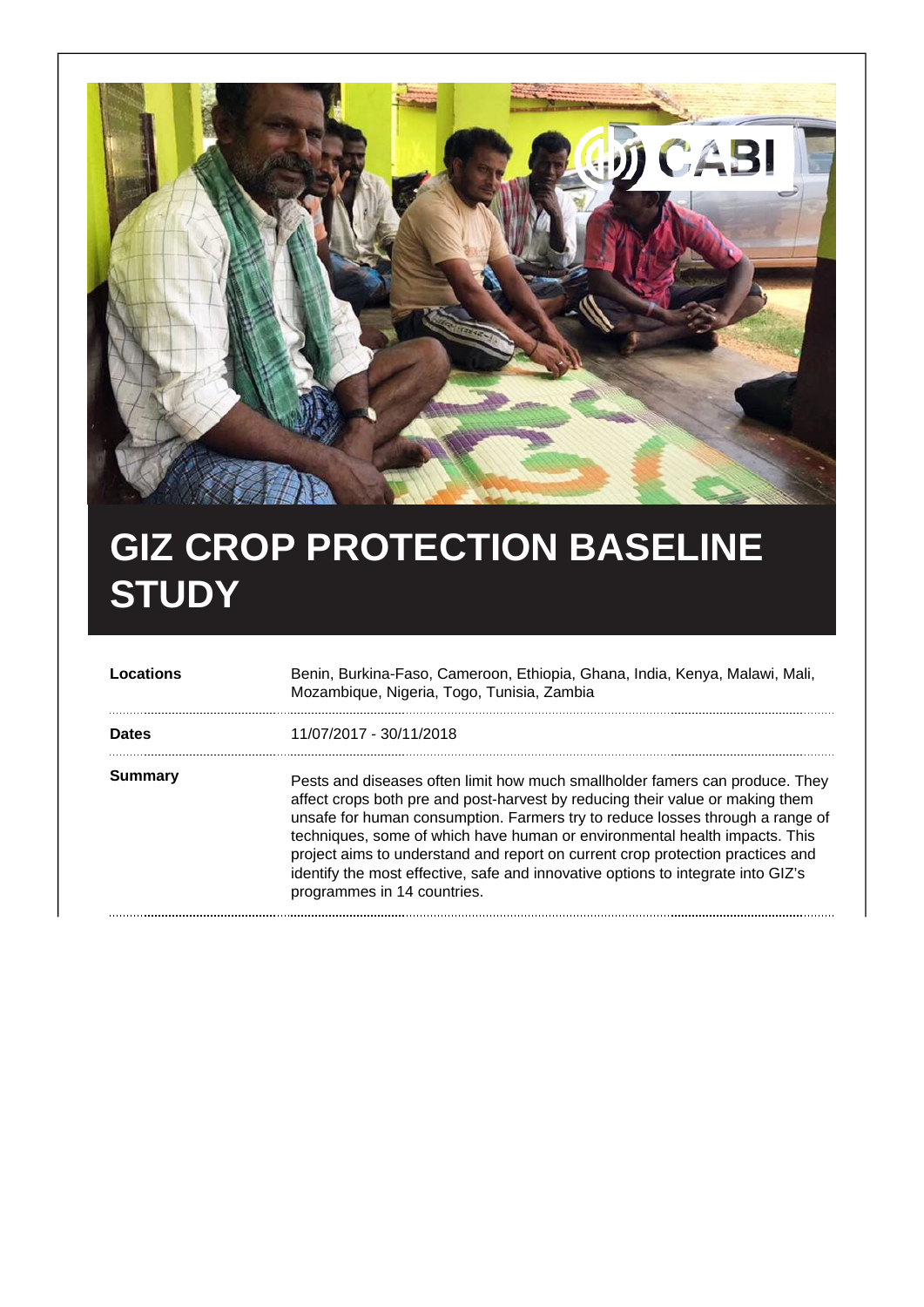| The problem       | As their livelihoods depend on the crops they can sell, farmers look for the most<br>cost-effective measures available to protect their produce from pests and<br>diseases.                                                                                                                                                                                                                                                                                                                                                                                                                        |
|-------------------|----------------------------------------------------------------------------------------------------------------------------------------------------------------------------------------------------------------------------------------------------------------------------------------------------------------------------------------------------------------------------------------------------------------------------------------------------------------------------------------------------------------------------------------------------------------------------------------------------|
|                   | Traditional measures such as ecologically sound pest management practices<br>include crop rotation, adjusting planting times and destroying infected crop<br>residues. Farmers also use botanical pesticides - extracts made from locally<br>available plants. Other options include commercial synthetic pesticides sold by<br>local retailers. This option has problems though. The accompanying agricultural<br>advisory services and legislation in many countries are often under-resourced<br>and the safeguards needed to ensure that pesticides are properly handled are<br>often missing. |
|                   | Gaps in regulations concerning pesticide registration, safe packaging,<br>marketing, storage and safe disposal all mean that farmers, their families and<br>the surrounding environment can be exposed to harmful toxic pesticides. Their<br>use also disrupts naturally occurring pest control provided by beneficial insects<br>and predators in farmers' fields.                                                                                                                                                                                                                                |
| What we are doing | By undertaking a baseline study in 14 countries in Africa and Asia, CABI is<br>contributing to the sustainability and effectiveness of crop protection and<br>supporting GIZ's Green Innovation Centres for the Agriculture and Food Sector<br>programme.                                                                                                                                                                                                                                                                                                                                          |
|                   | The baseline study is gathering information from publically available sources to<br>build a picture of the national legal framework for pest and pesticide<br>management in each of the 14 countries.                                                                                                                                                                                                                                                                                                                                                                                              |
|                   | For eight of these countries, the baseline study is complemented by information<br>collected from in-country surveys including interviews, focus groups discussion<br>and questionnaires with farmers and other crop protection stakeholders. These<br>cover current practices in crop protection and examine all stages of crop<br>production and the pesticide life-cycle from production through to unused<br>pesticide disposal.                                                                                                                                                               |
|                   | In Ghana, we will also develop biopesticide management approaches to Fall<br>armyworm. The reports will constitute a base on which GIZ can build on for all<br>future crop protection work through its Green Innovation Centres for the<br>Agriculture and Food Sector programme.                                                                                                                                                                                                                                                                                                                  |
|                   | The study teams will work with GIZ and national partners in each country to<br>support the identification of effective, innovative and affordable crop protection<br>and pesticide management solutions suited to the national context.                                                                                                                                                                                                                                                                                                                                                            |